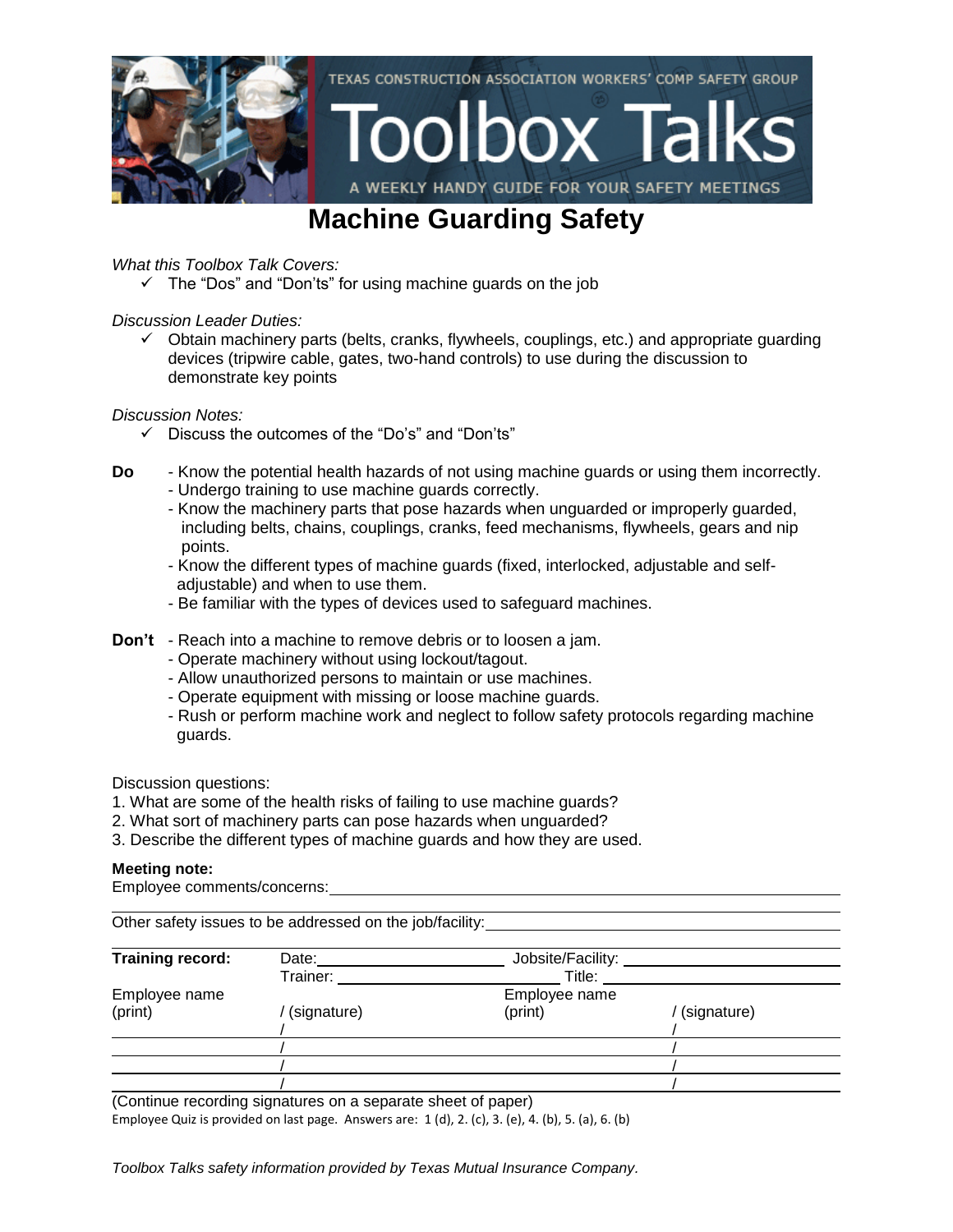

# **Machine Guarding Safety**

# **Potentially hazardous machine parts:**

- Auxiliary parts
- Belts
- Chains
- Couplings
- Cranks
- Feed mechanisms
- Flywheels
- Gears
- Nip points

### **Smart Safety Rules**

- **Prevent contact with potential hazards**
- **Secure safeguards before use**
- **Create no new hazards**
- **Create no new interferences**
- **Ensure safe lubrication**
- **Protect safeguard from falling objects**